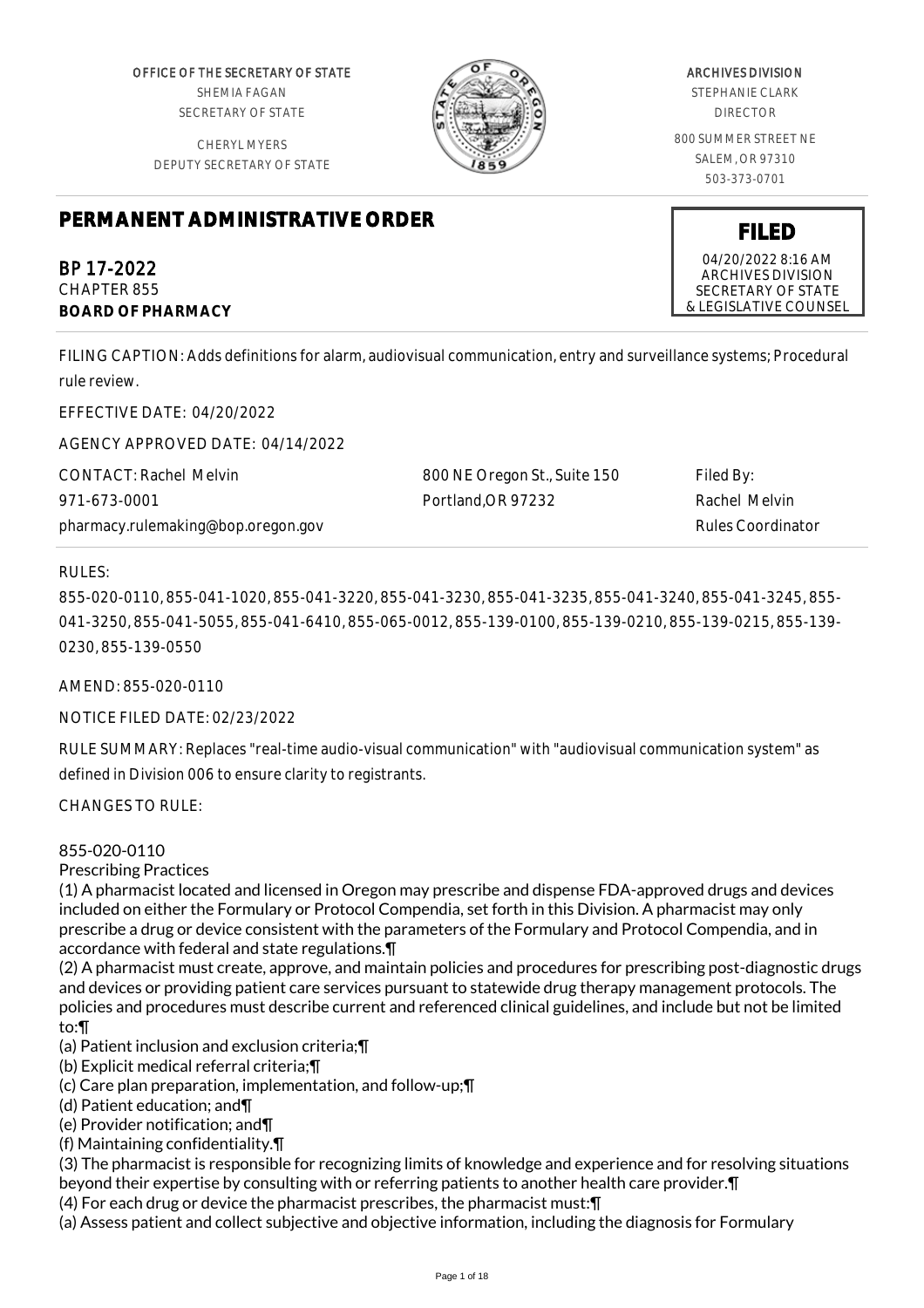Compendia items, about the patient's health history and clinical status. The pharmacist's physical assessment must be performed in a face-to-face, in-person interaction and not through electronic means; and¶

(b) Utilize information obtained in the assessment to evaluate and develop an individualized patient-centered care plan, pursuant to the statewide drug therapy management protocol and policies and procedures; and¶

(c) Implement the care plan, to include appropriate treatment goals, monitoring parameters, and follow-up; and¶ (d) Provide notification to the patient's identified primary care provider or other care providers when applicable within five business days following the prescribing of a Compendia drug or device.¶

(5) The pharmacist must maintain all records associated with prescribing and other related activities performed for a minimum of 10 years, and a copy must be made available to the patient and provider upon request. Pharmacy records must be retained and made available to the Board for inspection upon request. Records must be stored onsite for at least one year and then may be stored in a secure off-site location if retrievable within three business days. Records and documentation may be written, electronic or a combination of the two. ¶

(6)-If consultation is provided through an electronic means, the Oregon licensed Pharmacist must use real-timean audio-visual communication system to conduct the consultation.

Statutory/Other Authority: ORS 689.205

Statutes/Other Implemented: ORS 689.645, ORS 689.649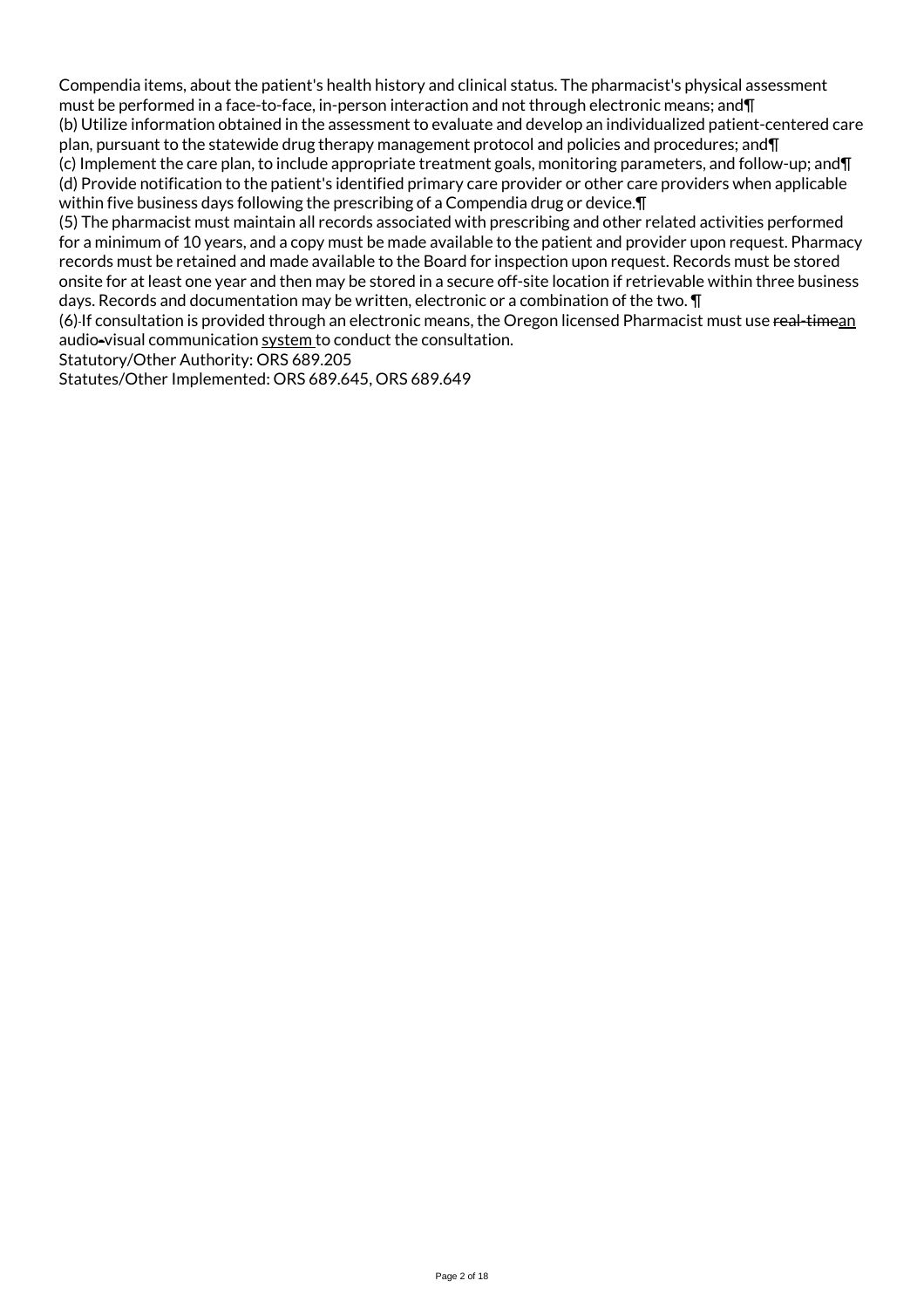## NOTICE FILED DATE: 02/23/2022

RULE SUMMARY: Removes a waiver for pharmacy compliance with (1)-(4) that also removes a reference to a "security system, as approved by the Board." The "security system" referred to in the removed waiver is not in alignment with the "security system" definition in Division 006.

CHANGES TO RULE:

855-041-1020 Security of Prescription Area ¶

(1) The area in a registered pharmacy where legend and/or controlled substances are stored, possessed, prepared, manufactured, compounded, or repackaged shall be restricted in access, in such a manner as to ensure the security of those drugs.¶

(2) The pharmacist-in-charge and each pharmacist while on duty shall be responsible for the security of the prescription area including provisions for adequate safeguards against theft or diversion of prescription drugs, and records for such drugs.¶

(3) When there is no pharmacist present, the pharmacy shall be secured to prevent entry. All entrances to the pharmacy shall be securely locked and any keys to the pharmacy shall remain in the possession of the pharmacistin-charge and other employee pharmacists as authorized by the pharmacist-in-charge. When there is no pharmacist present, and it is necessary for non-pharmacist employees or owners to have access to the pharmacy, the prescription area shall be secured from entry as described in OAR 855-041- 2100.¶

(4) Prescription drugs and devices and non-prescription Schedule V controlled substances shall be stored within the prescription area or a secured storage area.¶

(5) Any security system deviating from the requirements of this section, except as provided in OAR 855-041- 6310, shall be approved by the Board prior to implementation. Requests for such approval shall be in writing and provide a detailed description of the proposed system. A written description of such security system, as approved by the Board, shall be maintained in the pharmacy.

Statutory/Other Authority: ORS 475.035, ORS 689.205 Statutes/Other Implemented: ORS 689.205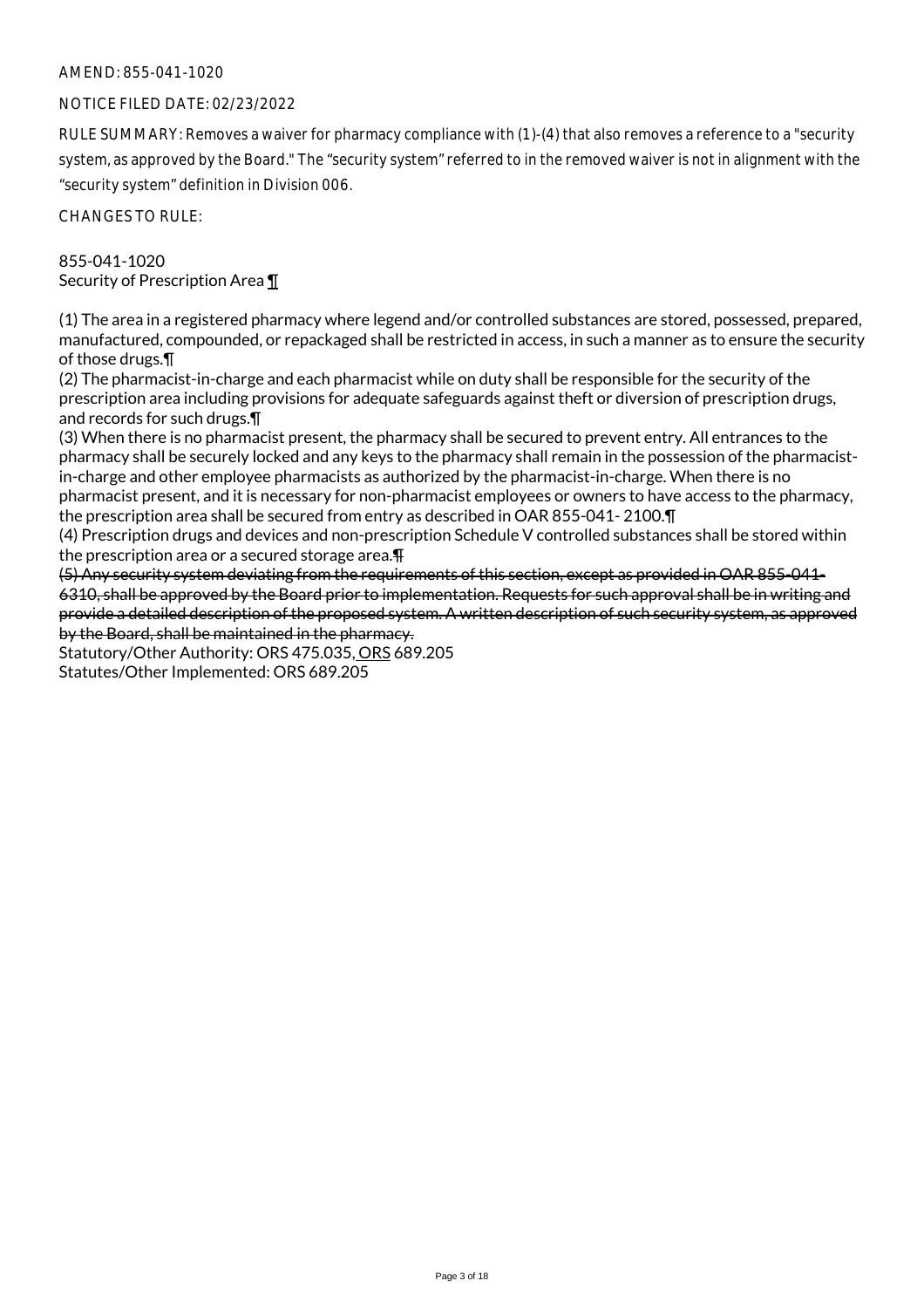## NOTICE FILED DATE: 02/23/2022

RULE SUMMARY: Amends the inconsistent use of "real-time audio and visual connection", "continuous audio/visual connection" in (1),(3), and (4) by consistently utilizing "audiovisual communication system" as defined in Division 006 to ensure clarity to registrants.

CHANGES TO RULE:

## 855-041-3220

Telework: Supervision Requirements

The Oregon registered Drug Outlet Pharmacy, Pharmacist-in-charge of the Drug Outlet and the supervising Oregon licensed Pharmacist from the Drug Outlet must:¶

(1) Utilize technology that enables real-timean audio and visual connectionmmunication system and have appropriate technology or interface to allow access to information required to complete assigned duties;¶ (2) Ensure telephone audio is recorded, reviewed and stored for all patient interactions completed by Certified Oregon Pharmacy Technicians and Interns;¶

(3) Ensure an Oregon licensed Pharmacist is supervising, directing and controlling each Intern and Certified Oregon Pharmacy Technician and that the continuous audio/visual connectionmmunication system is fully operational;¶

(4) Ensure that an Oregon licensed Pharmacist using professional judgment, determines the frequency of "checkins" for each licensee being supervised via the real-time audio and visual connectionaudiovisual communication system with a minimum of at least once per work shift to ensure patient safety, compliance with federal and state laws, and documents the interaction;¶

(5) Be readily available to answer questions and fully responsible for the practice and accuracy of the licensee; and¶

(6) Ensure the Intern or Certified Oregon Pharmacy Technician knows the identity of the Oregon licensed Pharmacist who is providing supervision, direction and control at all times.¶

(7) The Oregon licensed Pharmacist who is supervising an Intern or Certified Oregon Pharmacy Technician at a Telework Site must:¶

(a) Using professional judgment, determine the percentage of patient interactions for each licensee that must be reviewed to ensure public health and safety with a minimum of 5% of patient interactions observed or reviewed;¶ (b) Review patient interactions within 48 hours of the patient interaction to ensure that each licensee is acting within the authority permitted under their license and patients are connected with a pharmacist upon request;¶

(c) Document the following within 24 hours of the review in (b):¶

(A) Number of each licensee's patient interactions;¶

(B) Number of each licensee's patient interactions pharmacist is reviewing; ¶

(C) Date and time of licensee patient interaction pharmacist is reviewing; ¶

(D) Date and time of pharmacist review of licensee's patient interaction; and¶

(E) Pharmacist notes of each interaction reviewed; and¶

(d) Report any violation of OAR 855 to the Oregon registered Drug Outlet Pharmacy within 24 hours of discovery and to the board within 10 days. ¶

(8) The Oregon registered Drug Outlet Pharmacy must comply with the pharmacist's determination in (7)(a),

employ adequate staff to allow for completion of the review within 48 hours, and retain records.

Statutory/Other Authority: ORS 689.135, ORS 689.151, ORS 689.205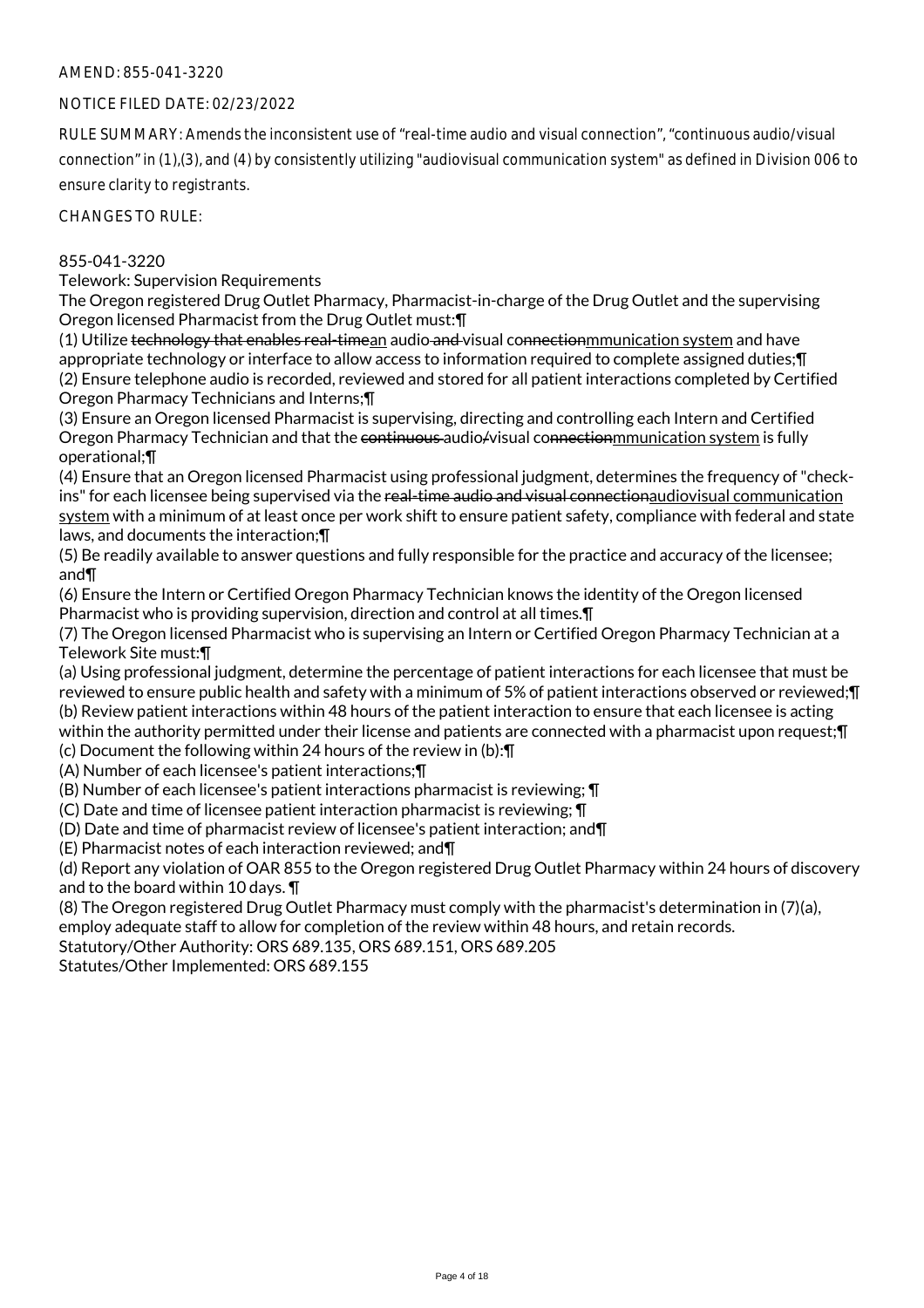## NOTICE FILED DATE: 02/23/2022

RULE SUMMARY: Replaces "continuous audio and visual connection" with "audiovisual communication system" as defined in Division 006 to ensure clarity to registrants.

CHANGES TO RULE:

855-041-3230

Telework: Technology

The Oregon registered Drug Outlet Pharmacy, Pharmacist-in-charge of the Drug Outlet and the Pharmacist from the Drug Outlet must: ¶

(1) Use still image capture or store and forward for verification of prescriptions with a camera that is of sufficient quality and resolution so that the Oregon licensed Pharmacist from the Oregon registered Drug Outlet Pharmacy can visually identify each:¶

(a) Source container including manufacturer, name, strength, lot, and expiration;¶

(b) Dispensed product including the imprint and physical characteristics; ¶

(c) Completed prescription container including the label; and ¶

(d) Ancillary document provided to patient at the time of dispensing.¶

(2) Test the continuous audio and visual connectionTest the audiovisual communication system and document that it operates properly before engaging in telework.¶

(32) Develop, implement and enforce a plan for responding to and recovering from an interruption of service which prevents an Oregon licensed Pharmacist from supervising, directing and controlling the Intern and Certified Oregon Pharmacy Technician at the Telework Site.¶

(43) Ensure access to: ¶

(a) Appropriate and current pharmaceutical references based on the services offered; and ¶

(b) Appropriate and current Oregon Revised Statutes, Oregon Administrative Rules, United States Code, Code of Federal Regulations, standards adopted by reference (e.g. USP) based on services offered by the outlet and a minimum of three years of the Board of Pharmacy quarterly newsletters.¶

(54) Train the Oregon licensed Pharmacists, Interns and Certified Oregon Pharmacy Technicians in the operation of continuous audio and visual connectionaudiovisual communication system. ¶

(5) For verification of prescriptions, use still image capture or store and forward with a camera that is of sufficient quality and resolution so that the Oregon licensed Pharmacist from the Oregon registered Drug Outlet Pharmacy can visually identify each:¶

(a) Source container including manufacturer, name, strength, lot, and expiration;¶

(b) Dispensed product including the imprint and physical characteristics; ¶

(c) Completed prescription container including the label; and ¶

(d) Ancillary document provided to patient at the time of dispensing.

Statutory/Other Authority: ORS 689.135, ORS 689.151, ORS 689.205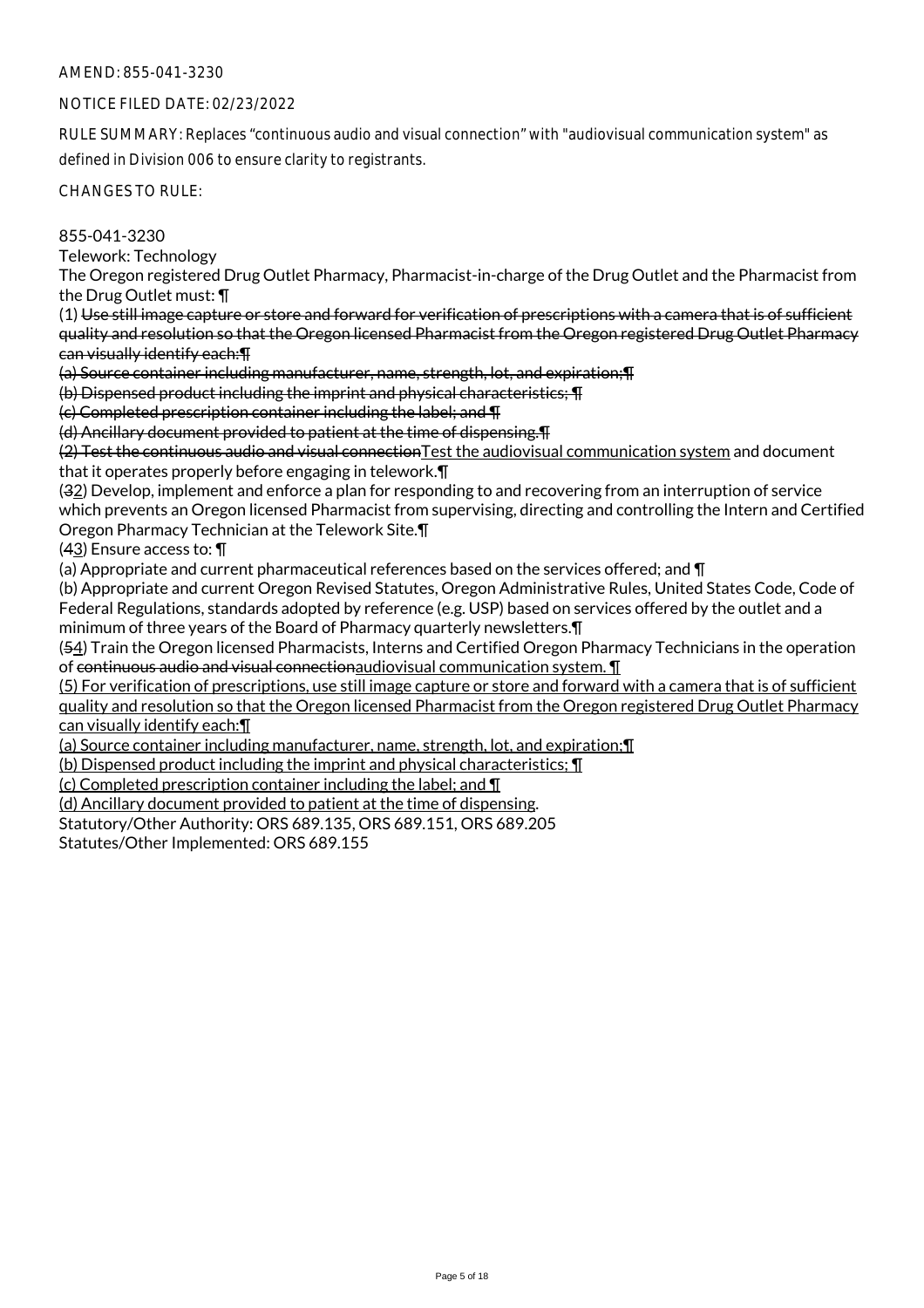#### NOTICE FILED DATE: 02/23/2022

RULE SUMMARY: Replaces "continuous audio and visual connection" with "audiovisual communication system" as defined in Division 006 to ensure clarity to registrants.

CHANGES TO RULE:

## 855-041-3235

Telework: Personnel

(1) The Oregon licensed Pharmacist-in-charge of the Drug Outlet Pharmacy is responsible for all operations at Drug Outlet Pharmacy including responsibility for the continuous audio and visual connectionaudiovisual communication system and enforcing policies and procedures.¶

(2) A Drug Outlet Pharmacy may not utilize Pharmacy Technicians, or unlicensed personnel at Telework Sites. ¶ (3) An Intern or Certified Oregon Pharmacy Technician working at a Telework Site is required to have at least one year experience performing similar services for an Oregon registered Drug Outlet Pharmacy during the three years preceding the date the Intern or Certified Oregon Pharmacy Technician begins teleworking.¶ (4) The Oregon licensed Pharmacist from the Drug Outlet Pharmacy who is supervising a licensee at a Telework Site must determine and document how many licensed individuals the pharmacist is capable of supervising, directing and controlling based on the services being provided. ¶

(5) When supervising an Intern or Certified Oregon Pharmacy Technician working at a Telework Site, the Oregon licensed Pharmacist may supervise no more than four licensees among all locations, including the Drug Outlet Pharmacy.¶

(6) The Drug Outlet Pharmacy is required to comply with the pharmacist's determination in (4) and retain records.¶

(7) Prior to working at a Telework Site, the Intern or Certified Oregon Pharmacy Technician and the Oregon licensed Pharmacist supervising the Telework Site must have completed a training program on the use of all equipment necessary for secure operation of the Telework Site.

Statutory/Other Authority: ORS 689.135, ORS 689.151, ORS 689.205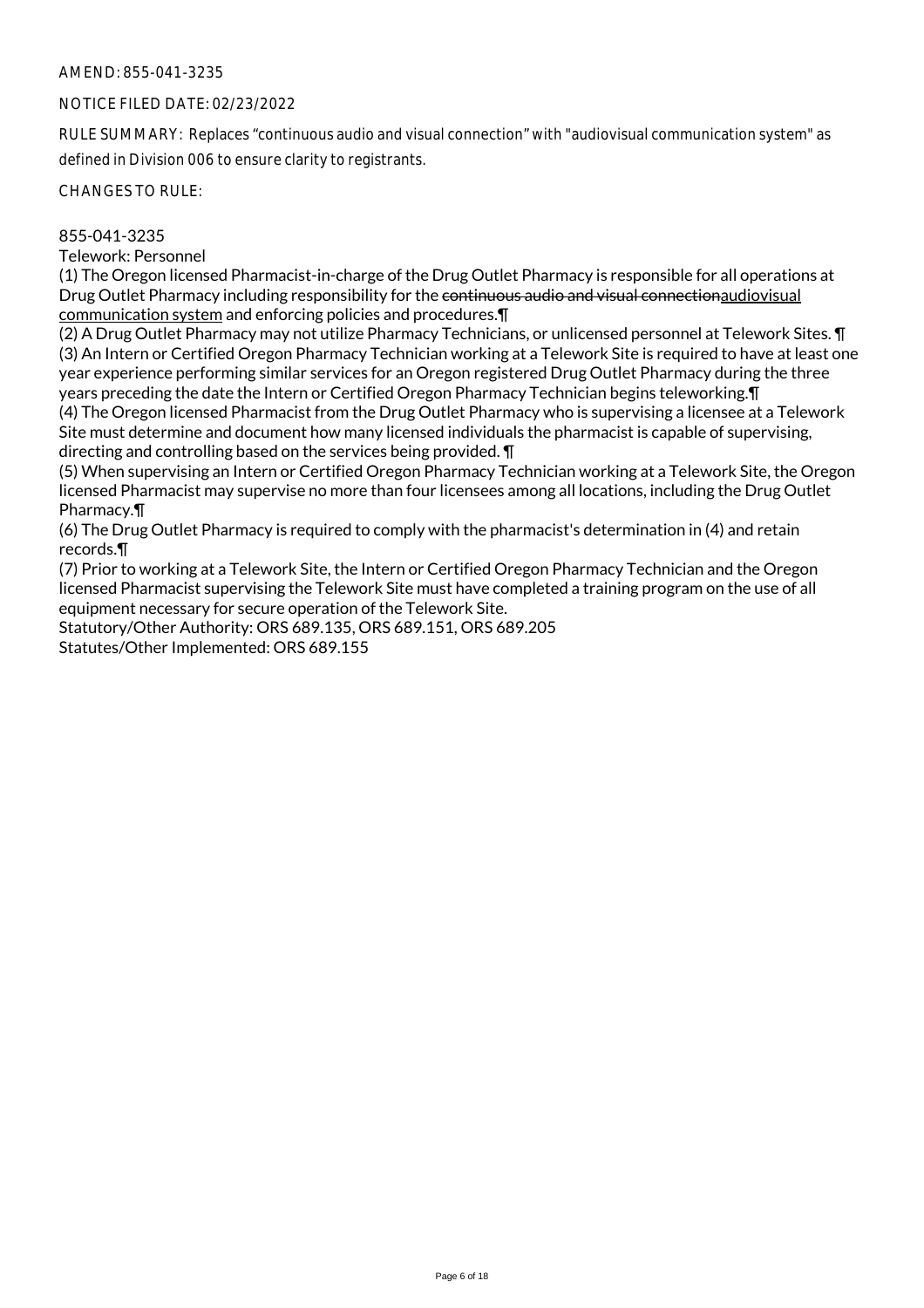## NOTICE FILED DATE: 02/23/2022

RULE SUMMARY: Replaces "real-time audio and visual connection" with "audiovisual communication system" as defined in Division 006 to ensure clarity to registrants.

CHANGES TO RULE:

## 855-041-3240

Telework: Environment and Security

(1) Telework Sites must be located in a designated area where:¶

(a) All equipment is stored; ¶

(b) All work is performed; and¶

(c) Confidentiality is maintained such that patient information cannot be viewed or overheard by anyone other than the Pharmacist, Intern or Certified Oregon Pharmacy Technician.¶

(2) The Pharmacist-in-charge of the Drug Outlet Pharmacy and each Oregon licensed Pharmacist supervising a Telework Site is responsible for ensuring the Telework Site has a designated work area that is secure and has been approved and documented by an Oregon licensed Pharmacist prior to utilization. ¶

(3) All computer equipment used at the Telework Site must:¶

(a) Establish and maintain a secure connection to the pharmacy and patient information;¶

(b) Utilize equipment that prevents unauthorized access to the pharmacy and patient information; and¶

(c) Be configured so that the pharmacy and patient information is not accessible when:¶

(A) There is no Oregon licensed Pharmacist actively supervising the Intern or Certified Oregon Pharmacy Technician who is assisting in the practice of pharmacy from a Telework Site; or¶

(B) There is no Pharmacist, Intern or Certified Oregon Pharmacy Technician present at the Telework Site; or¶ (C) Any component of the real-time audio and visual connectionaudiovisual communication system is not functioning; and¶

(d) Comply with all security and confidentiality requirements.¶

(4) A record must be maintained with the date, time and identification of the licensee accessing patient or pharmacy records from a Telework Site.¶

(5) Interns and Certified Oregon Pharmacy Technicians may only work from a Telework Site when authorized in real-time by an Oregon licensed Pharmacist who is supervising the licensee at the Telework Site.¶

(6) All records must be stored in a secure manner that prevents access by unauthorized persons.

Statutory/Other Authority: ORS 689.135, ORS 689.151, ORS 689.205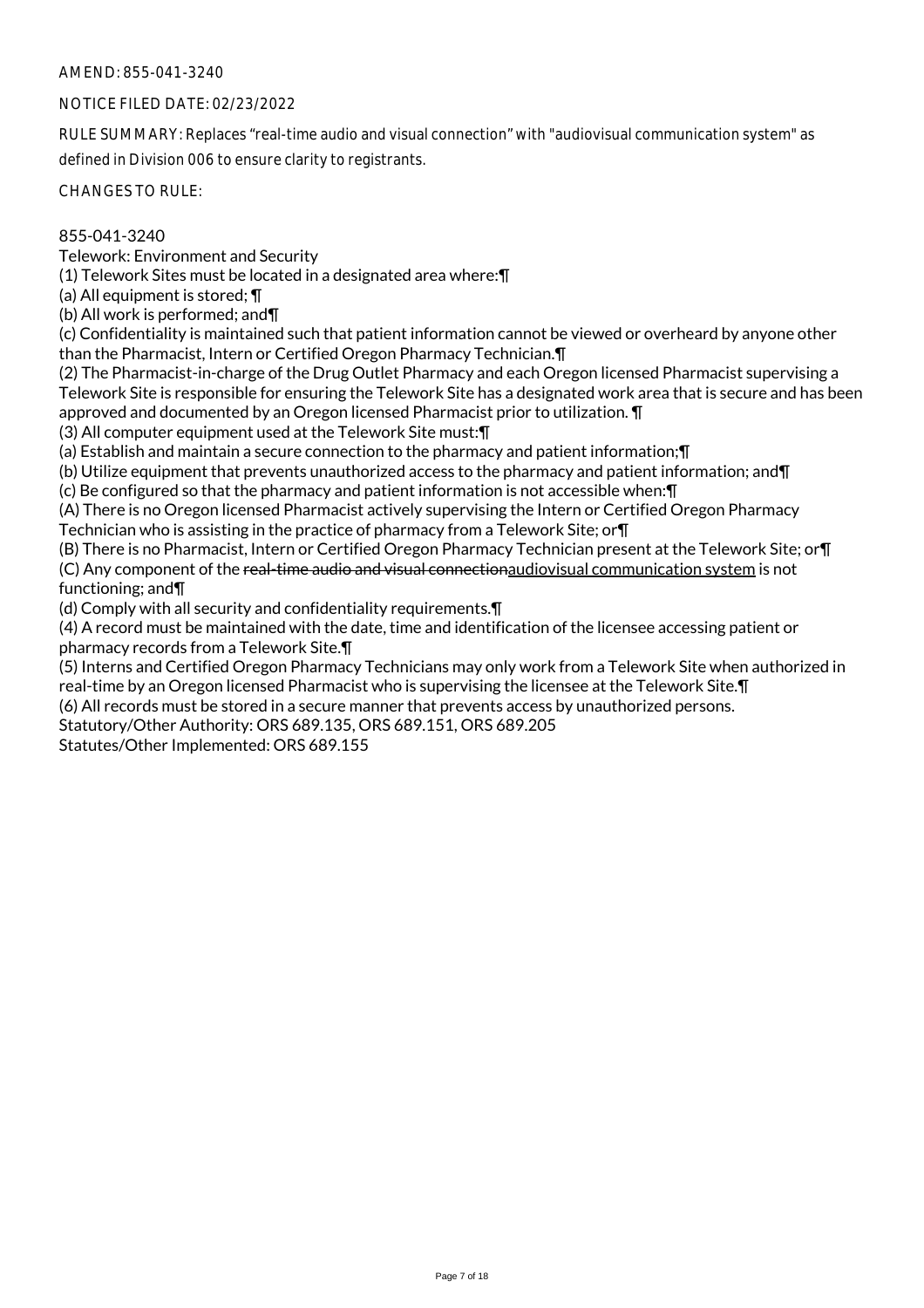## NOTICE FILED DATE: 02/23/2022

RULE SUMMARY: Replaces "audio and visual connection" with "audiovisual communication system" as defined in Division 006 to ensure clarity to registrants.

CHANGES TO RULE:

## 855-041-3245

Telework: Policies and Procedures

(1) If a Drug Outlet Pharmacy utilizes licensees at Telework Sites the Drug Outlet Pharmacy and the Oregon licensed Pharmacist-in-charge is accountable for establishing, maintaining, and enforcing written policies and procedures for the licensees working from a Telework Site. The written policies and procedures must be maintained at the Drug Outlet Pharmacy and must be available to the board upon request. ¶

(2) The written policies and procedures must include at a minimum the services, responsibilities and accountabilities of the licensee engaging in telework including;¶

(a) Security;¶

(b) Operation, testing and maintenance of the audio and visual connecmmunication; \[

(c) Detailed description of work performed;¶

(d) Oregon licensed Pharmacist supervision, direction and control of Interns and Certified Oregon Pharmacy Technicians;¶

(e) Recordkeeping;¶

(f) Patient confidentiality;¶

(g) Continuous quality improvement;¶

(h) Plan for discontinuing and recovering services if the audio and visual connection disruption

occursmmunication system is disrupted;¶

(i) Confirmation of dedicated, secure Telework Sites;¶

(j) Documenting the identity, function, location, date and time of the licensees engaging in telework;¶

(k) Written agreement with licensees engaging in telework outlining specific functions performed, conditions and policies governing the operation of the Telework Site; and¶

(l) Equipment.

Statutory/Other Authority: ORS 689.135, ORS 689.151, ORS 689.205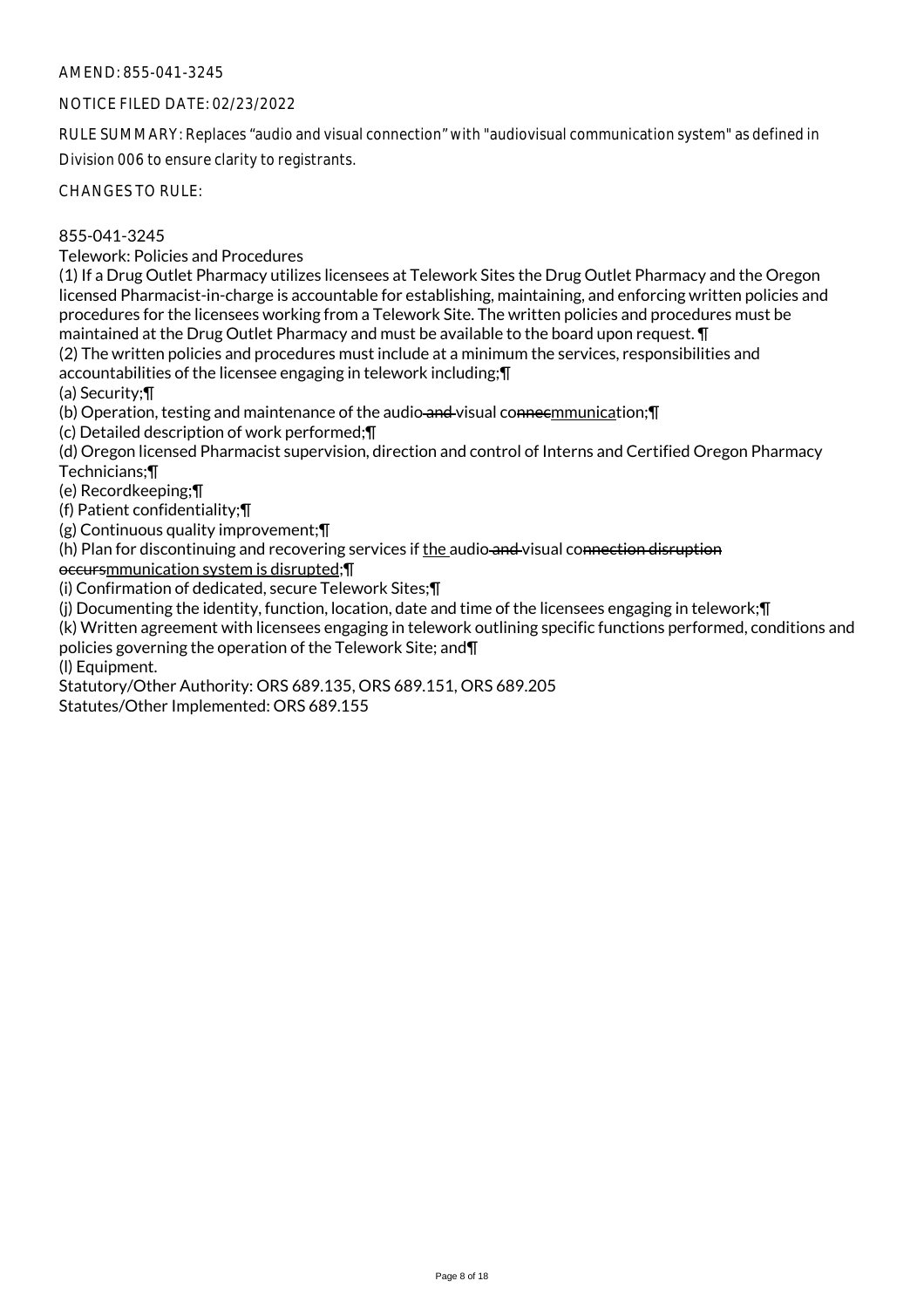## NOTICE FILED DATE: 02/23/2022

RULE SUMMARY: Replaces "audio and visual communication system" with "audiovisual communication system" as defined in Division 006 to ensure clarity to registrants.

CHANGES TO RULE:

## 855-041-3250

Telework: Records

(1) If a Drug Outlet Pharmacy utilizes licensees at Telework Sites the recordkeeping requirements OAR 855-041- 3205 through OAR 855-041-3250 are in addition to the requirements of other recordkeeping rules of the board. Unless otherwise specified, all records and documentation required by these rules must be retained for three years and made available to the board for inspection upon request. Records created at Telework Sites must be stored at the Drug Outlet for at least one year and may be stored, after one year, in a secured off-site location if retrievable within three business days. Records and documentation may be written, electronic or a combination of the two.¶

(2) Records must be stored at the Telework site in a manner that prevents unauthorized access.¶

(3) Records must include, but are not limited to:¶

(a) Patient profiles and records;¶

(b) Patient contact and services provided;¶

(c) Date, time and identification of the licensee accessing patient or pharmacy records from a Telework Site;¶ (d) If filling prescriptions, date, time and identification of the licensee and the specific activity or function of the person performing each step in the dispensing process;¶

(e) List of employees working from Telework Sites that includes:¶

(A) Name;¶

(B) License number;¶

(C) Verification of each license; ¶

(D) Address of Telework Site; and¶

(E) Name of the Oregon licensed Pharmacist who verified each licensure, approved licensee to telework and approved each Telework Site;¶

(f) Audio and visual connectionmmunication system testing and training;¶

(g) Still image capture and store and forward images must be retained according to (1);  $\P$ 

(h) Data and telephone audio must be retained for 6 months; and¶

(i) Any errors or irregularities identified by the quality improvement program.

Statutory/Other Authority: ORS 689.135, ORS 689.151, ORS 689.205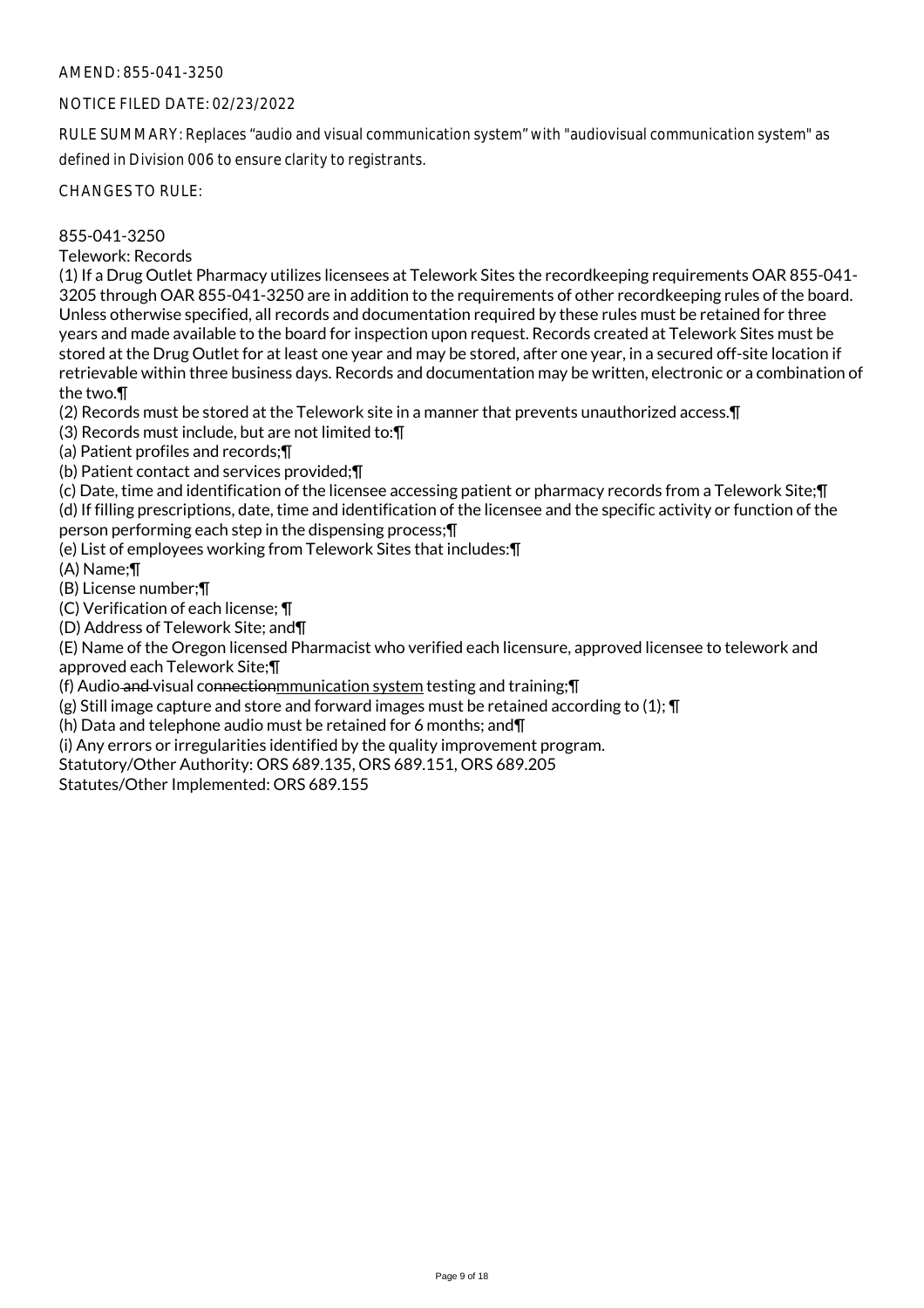## NOTICE FILED DATE: 02/23/2022

RULE SUMMARY: Removes "real-time audio-visual technology" and adds "audiovisual communication system" in the 1st paragraph and in (3) as defined in Division 006 to ensure clarity to registrants.

CHANGES TO RULE:

## 855-041-5055

Remote Distribution Facility (RDF)

The purpose of these rules is to provide for the use of a Certified Oregon Pharmacy Technician functioning outside of a pharmacy to prepare drugs only for administration to a patient by another healthcare provider, and where requisite pharmacist supervision and verification is provided remotely by an Oregon licensed pharmacist via real-timean audio-visual technology.communication system. **T** 

(1) A pharmacy physically located in Oregon may make written application to operate a RDF. ¶

(2) The Bboard may approve an application for registration as a RDF which includes the following: ¶

(a) An operation plan; ¶

(b) Policies and Procedures; ¶

(c) A training plan; ¶

(d) A quality assurance plan for ensuring that there is a planned and systematic process for the monitoring and evaluation of the quality and appropriateness of pharmacy services and for identifying and resolving problems; and ¶

(e) The fee specified in Division 110. ¶

(3) Notwithstanding the definition of "supervision by a pharmacist" in Division 006, supervision in a RDF may be accomplished by a pharmacist via an audio-visual technology communication system from the applying pharmacy. ¶

(4) Notwithstanding rules in this Division and in Divisions 019 and 025, a Certified Oregon Pharmacy Technician who works in a RDF may have access to the facility without the physical presence of a pharmacist, but may only perform Board approved functions when under the supervision of a pharmacist.

Statutory/Other Authority: ORS 689.205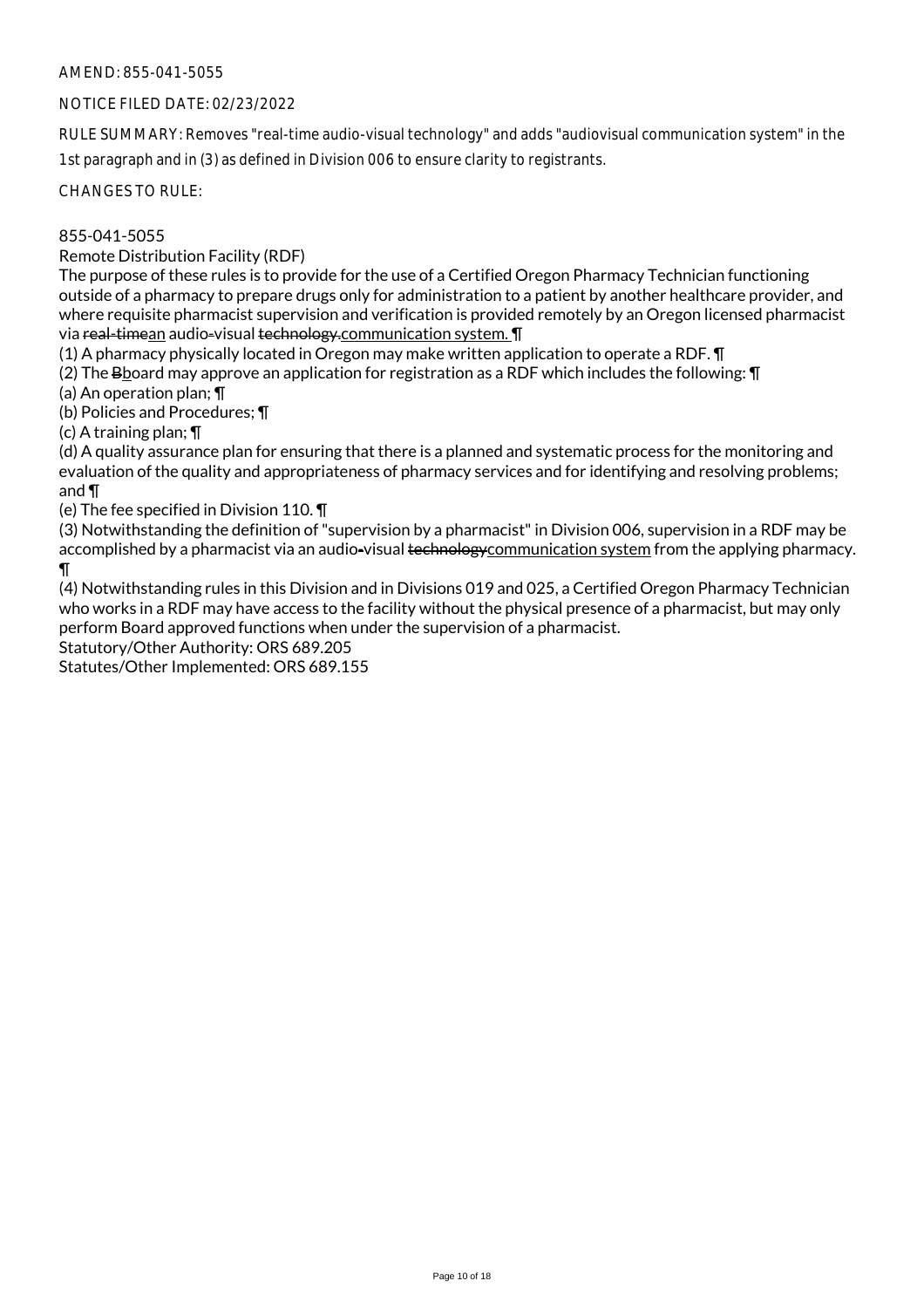## NOTICE FILED DATE: 02/23/2022

RULE SUMMARY: Removes "security system" as it was not in alignment with the "security system" definition in Division 006 and adds "access" in (7)(b) to ensure clarity to registrants.

CHANGES TO RULE:

855-041-6410

Emergency Department Distribution ¶

(1) A practitioner or associate practitioner with prescriptive authority in Oregon who is a member of the hospital's medical staff may dispense an emergency supply of drugs to a patient examined by them or by an associate practitioner subject to the following requirements:¶

(a) The prescriber shall offer the patient the option of being provided a prescription that may be filled at the pharmacy of the patient's choice.;¶

(b) During consultation with the patient or the patient's caregiver, the prescriber shall clearly explain the appropriate use of the drug supplied and the need to have a prescription for any additional supply of the drug filled at a pharmacy of the patient's choice.; I

(c) The patient must be given instructions on the use and precautions for taking the drug;¶ Labeling¶

(d) The drug is in a manufacturer's unit-of-use container, such as an inhaler, or hospital pre-pack that has been labeled by the pharmacy with:¶

(A) Name of drug, strength, and number of units. When a generic name is used, the label must also contain the identifier of the manufacturer or distributor;¶

(B) Accessory cautionary information as required for patient safety;¶

(C) Product identification label if the drug is not in unit-of-use packaging;¶

(D) An expiration date after which the patient should not use the drug; and¶

(E) Name, address and phone number of the hospital pharmacy.¶

(e) The following information must be added to the drug container by the practitioner or nurse before dispensing to the patient:¶

(A) Name of patient;¶

(B) Directions for use by the patient;¶

(C) Date of issue;¶

(D) Unique identifying number as determined by policy and procedure;¶

(E) Name of prescribing practitioner; and¶

(F) Initials of the dispensing nurse or practitioner.¶

#### Distribution Record¶

(f) A prescription or record of the distribution must be completed by the practitioner or nurse. This record must contain:¶

(A) Name of patient;¶

(B) Date of issuance;¶

(C) Drug name and strength distributed;¶

(D) Units issued;¶

(E) Name of practitioner;¶

(F) Initials of the dispensing nurse or practitioner; and¶

(G) Instructions given to the patient as labeled.¶

(g) Any additional information required by state and federal laws and regulations for the distribution of a drug to an outpatient;¶

(h) The record must be reviewed and documented by a pharmacist for accuracy and completeness. The pharmacist shall review the record of dispensing of drugs within 24 hours. However, if the pharmacy is closed, records shall be reviewed during the first day the pharmacy is open but not to exceed 72 hours following the dispensing; and¶ (i) Errors and discrepancies will be included in hospital and pharmacy QA review process and available to the Bboard.¶

(2) A controlled substance may only be distributed or dispensed to an outpatient by the examining practitioner after the patient has been examined by the practitioner and a legitimate medical purpose for a controlled substance has been determined. Distribution of a controlled substance must comply with all applicable state and federal laws and regulations.¶

(3) The CPO or PIC and appropriate hospital committee will establish a limited selection and quantity of drugs to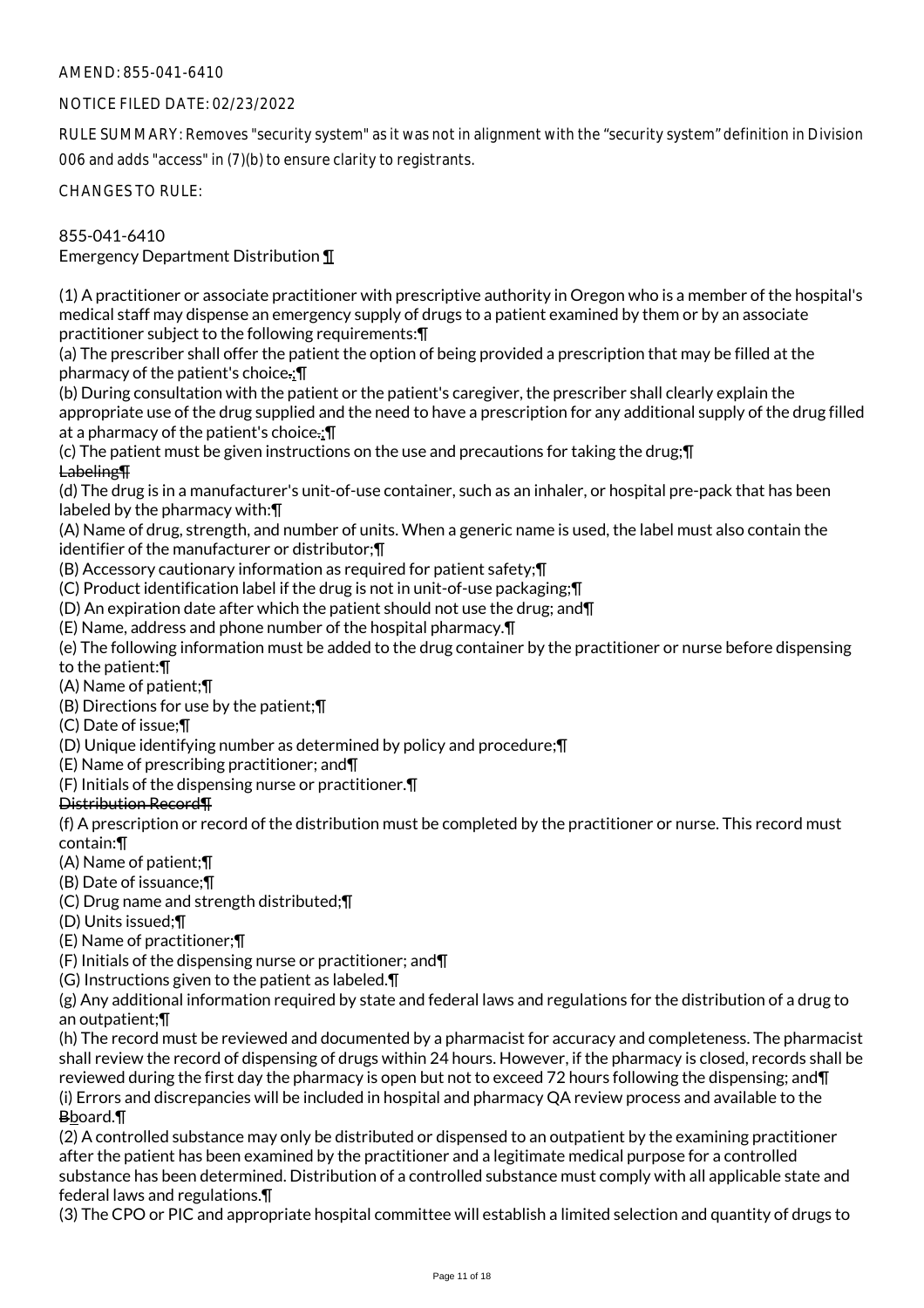be included in the Emergency Department formulary and the amount contained in each prepak that may be distributed to meet only the acute care needs of a patient; for example, an emergency supply of drugs. The amount dispensed may not exceed a 48 hour supply except for:¶

(a) A drug in the manufacturer's unit-of-use packaging such as an inhalant or a topical drug;¶

(b) A full course of therapy that may be dispensed if in the professional judgment of the pharmacist or practitioner this would be in the patient's best interest such as an antibiotic;¶

(4) Any additional preparation for use of the medication must be completed prior to discharge; for example, reconstituting antibiotics;¶

## Automated Dispensing Machine¶

(5) For the purpose of this rule an Automated Dispensing Machine (ADM) is a machine or contrivance which will prepare a completed and labeled prescription which is ready for dispensing to the patient or patient's representative.¶

(6) An Automated Dispensing Machine; may only be located within the Emergency Department in a secure environment that has no direct public access, and when used, must be part of the discharge procedure;¶

(7) When the patient or patient's representative receives the prescription from an ADM;¶

(a) A registered nurse or practitioner or pharmacist must be present at the time of dispensing; and¶ (b) A registered nurse or practitioner or pharmacist will grant access to the ADM for the release of the drugs to be dispensed using a password protected or biometric security systemaccess; and¶

(c) The patient or patient's representative will obtain the drug using a specific patient access code.¶ (8) Only a pharmacy technician, certified pharmacy technician, intern or pharmacist may access the drug supply in the ADM.¶

(9) The CPO or PIC will establish policies and procedures for use of the ADM including, but not limited to emergency access and down time procedures for the ADM.¶

(10) Upon written request, the Bboard may waive any of the requirements of this rule if a waiver will further public health or safety. A waiver granted under this section shall only be effective when it is issued in writing and will be time limited.

Statutory/Other Authority: ORS 689.205

Statutes/Other Implemented: ORS 689.155, ORS 689.505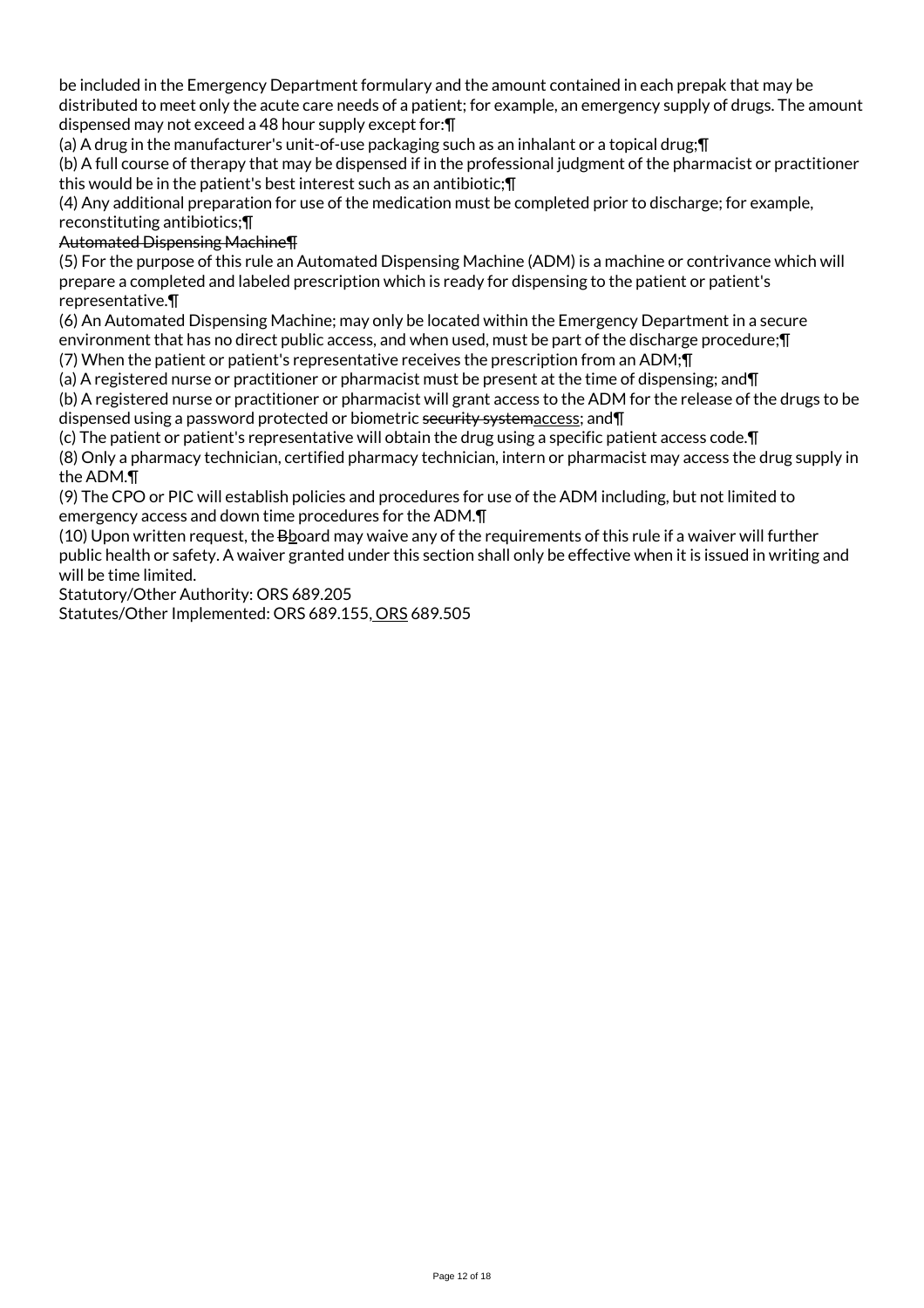## AMEND: 855-065-0012

## NOTICE FILED DATE: 02/23/2022

RULE SUMMARY: Amends (3)(a) by removing "access controls" and adding "entry system" to align with the "entry system" definition in Division 006 and amends (3)(b) by adding "system" after "alarm" to align with the "alarm system" definition in Division 006 and ensure clarity for registrants.

CHANGES TO RULE:

855-065-0012 Storage of Drugs ¶

(1) As a condition for receiving and retaining a wholesale distributor registration issued under these rules, an applicant must satisfy the Board that the applicant has and will continuously maintain acceptable storage and handling conditions and facilities standards for each facility at which drugs are received, stored, warehoused, handled, held, offered, marketed, or displayed, or from which drugs are transported, including:¶ (a) Suitable construction of the facility and appropriate monitoring equipment to ensure that drugs in the facility

are maintained in accordance with labeling or in compliance with official compendium standards.¶ (b) Suitable size and construction to facilitate cleaning, maintenance, and proper wholesale distribution

operations.¶

(c) Adequate storage areas to provide appropriate lighting, ventilation, temperature, sanitation, humidity, space, equipment, and security conditions.¶

(d) A quarantine area for the separate storage of drugs that are outdated, damaged, deteriorated, misbranded, adulterated, counterfeit, suspected counterfeit, otherwise unfit for distribution, or contained in immediate or sealed secondary containers that have been opened.¶

(e) Maintenance of the facility in a clean and orderly condition.¶

(f) Maintenance of the facility in a commercial, nonresidential building.¶

(g) Freedom of the facility from infestation by insects, rodents, birds or vermin of any kind.¶

(2) The facility must be equipped with appropriate manual, electromechanical, or electronic temperature and

humidity recording equipment, devices, and logs to document proper storage of drugs.¶

(3) The facility must meet security standards including but not limited to:¶

(a) Access controlsn entry system that restricts access to areas where drugs are held, to authorized personnel.¶

(b) An after--hours central alarm system or a comparable entry detection system. [1]

(c) Adequate outside perimeter lighting.¶

(d) Safeguards against theft and diversion, including employee theft and theft or diversion facilitated or hidden by tampering with computers or electronic records.

Statutory/Other Authority: ORS 689.205

Statutes/Other Implemented: ORS 689.155, ORS 689.305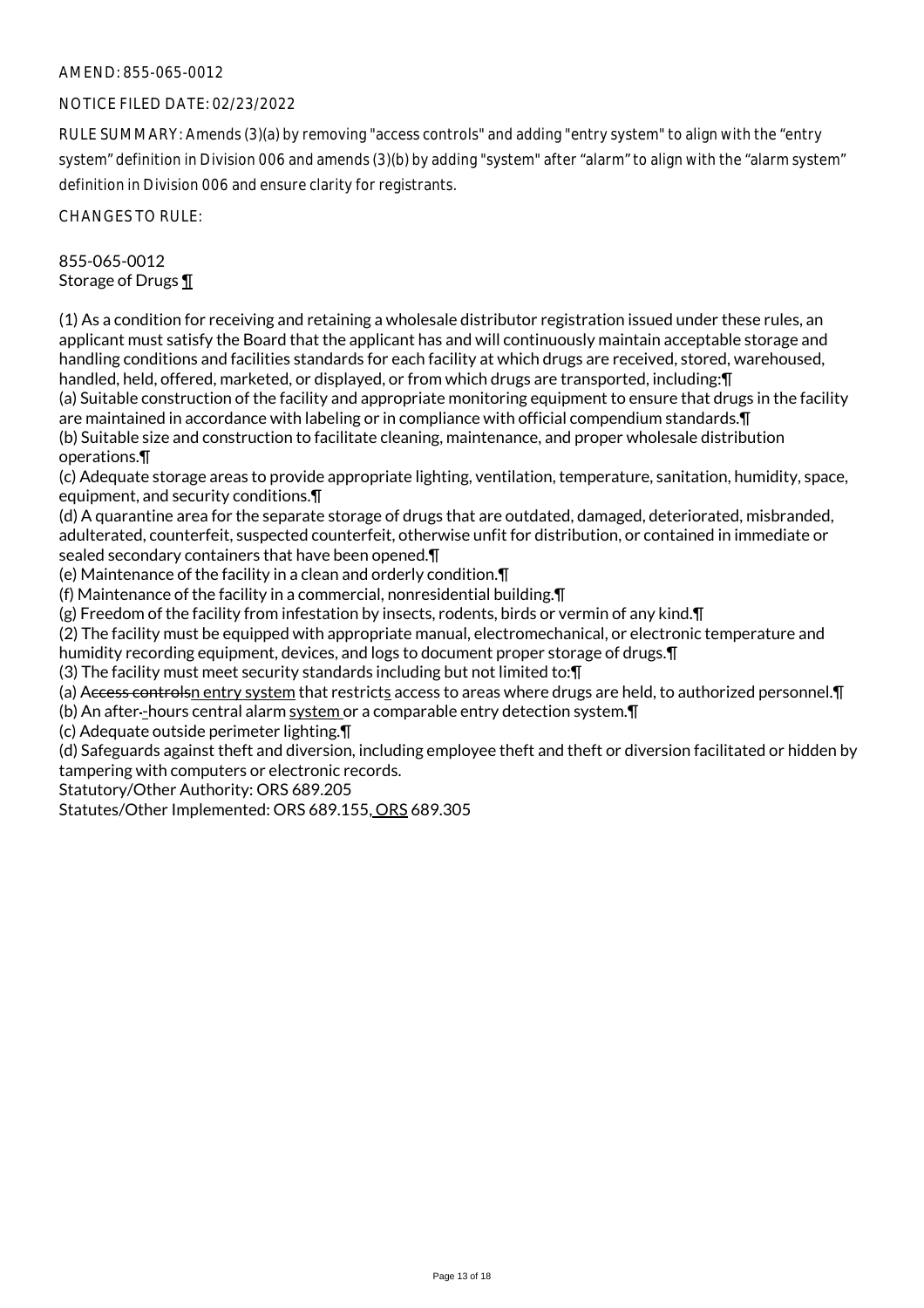## NOTICE FILED DATE: 02/23/2022

RULE SUMMARY: Amendments include removing "security" and adding "alarm" before "system" in (3), adding that the alarm system must "deter and detect" entry in (3), and adding the requirement for the "surveillance system" to be fully functioning in order for the RDSP to be unlocked and the alarm system disarmed in (3)(c). Due to the addition of a definition for "alarm system" and "entry system" in Division 006, removes "with an audible alarm" after alarm system and adds "if unauthorized access occurs" in (6)(a) and amends (6)(b) by removing "keypad or other electronic" before entry system and adds "is controlled by an Oregon licensed Pharmacist". Removes requirement for surveillance system to have an "audiovisual link" and replaces with "video" in (6)(c) to ensure clarity to registrants.

#### CHANGES TO RULE:

## 855-139-0100

## Security

(1) The area in a registered RDSP where legend and/or controlled substances are stored, possessed, prepared, compounded or repackaged must be restricted in access by utilizing physical barriers to include floor to ceiling walls and a locked separate entrance to ensure the security of those drugs.¶

(2) The RDSP Affiliated Pharmacy, the RDSP, Oregon licensed Pharmacist-in-charge of the RDSP Affiliated Pharmacy and each Oregon licensed Pharmacist supervising the RDSP is responsible for the security of the prescription area including provisions for adequate safeguards against loss, theft or diversion of prescription drugs, and records for such drugs.¶

(3) The RDSP must be locked and the securityalarm system armed to prevent, deter and detect entry when:¶ (a) There is no Oregon licensed Pharmacist from the RDSP Affiliated Pharmacy actively supervising the RDSP; or¶ (b) There is no Certified Oregon Pharmacy Technician present in the RDSP; or¶

(c) Any component of the surveillance system is not functioning.¶

(4) A record must be maintained with the name and license number of each person entering the pharmacy area of the RDSP.¶

(5) No one may be in the prescription area of a RDSP unless authorized in real-time by an Oregon licensed Pharmacist who is supervising the RDSP and from the RDSP Affiliated Pharmacy.¶

(6) Minimum security methods must include a properly functioning:¶

(a) Alarm system with an audible alarm at the RDSP and real-time notification to a designated licensee of the RDSP Affiliated Pharmacy;¶

(b) Electronic keypad or other electron if unauthorized access occurs;¶

(b) Electronic entry system that is controlled by an Oregon lic-entry system thatsed Pharmacist and records the: [1] (A) Identification of the Oregon licensed Pharmacist authorizing access and securing the RDSP;¶

(B) Identification of the Certified Oregon Pharmacy Technician accessing and securing the RDSP; and¶

(C) Date and time of each activity. ¶

(c) Surveillance system that utilizes continuously accessible and recorded audiovisual linkvideo between the RDSP Affiliated Pharmacy and the RDSP. The system must provide a clear view of:¶

(A) Dispensing site entrances;¶

(B) Preparation areas;¶

(C) Drug storage areas;¶

(D) Pick up areas;¶

(E) Office areas; and¶

(F) Publicly accessible areas.

Statutory/Other Authority: ORS 475.035, ORS 689.205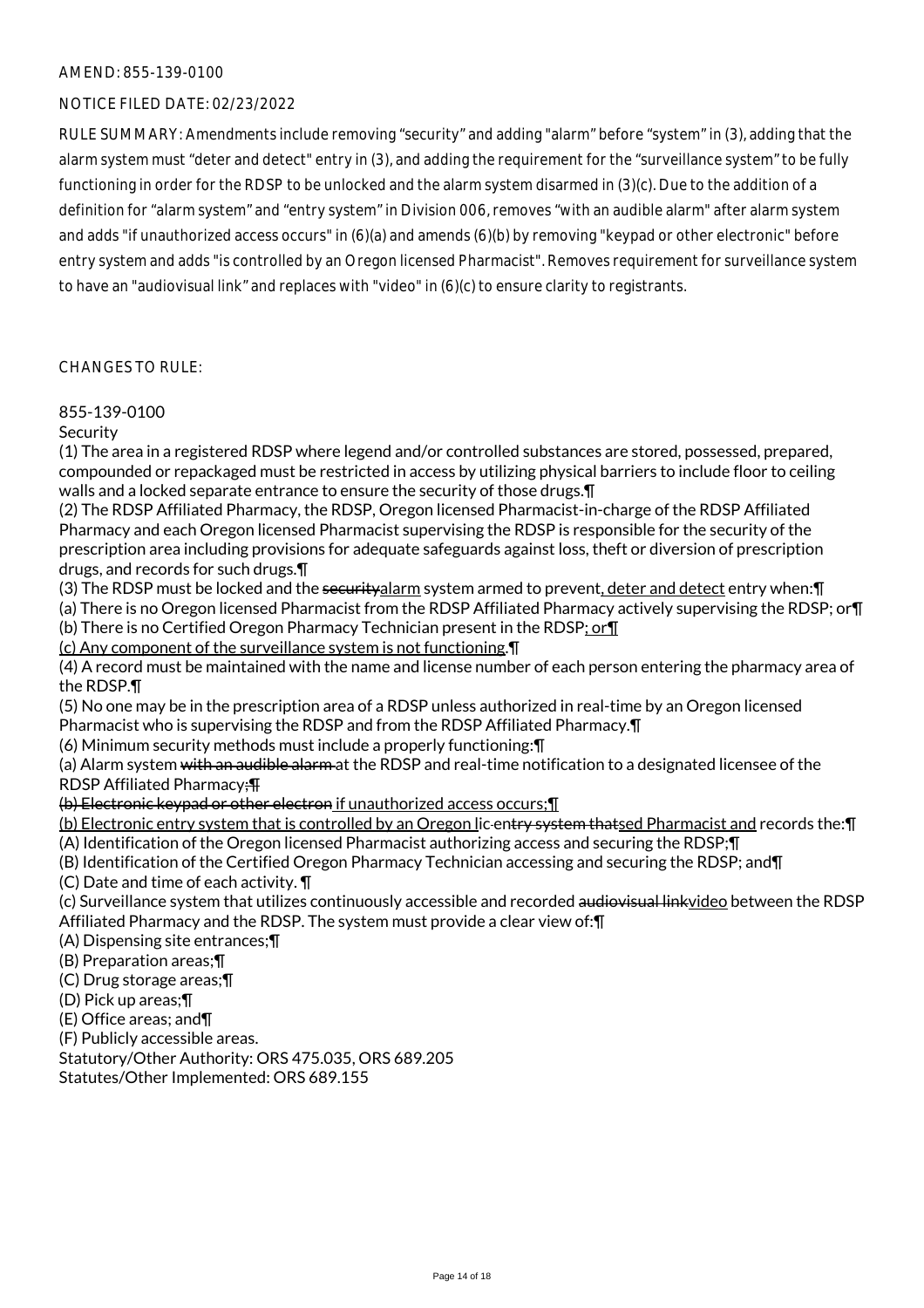## NOTICE FILED DATE: 02/23/2022

RULE SUMMARY: Amendments include removing "telepharmacy" and adding "surveillance system in (1) and amending (2) by removing "continuous audio and visual technology", adding "audiovisual communication system" to align with this definition in Division 006, adding "All patient interactions" in front of "must be recorded, reviewed, and stored" to ensure clarity to registrants.

 $CHANGESTORUIF$ 

#### 855-139-0210

Outlet: Supervision

A RDSP and its RDSP Affiliated Pharmacy must:¶

(1) Ensure prescription drugs are only dispensed at the RDSP if an Oregon licensed Pharmacist is supervising the Certified Oregon Pharmacy Technician, and the telepharmacysurveillance system is fully operational; [[I (2) Ensure an Oregon licensed Pharmacist supervises, directs and controls each Certified Oregon Pharmacy Technician at the RDSP using continuousan audio and visual technology which communication system. All patient interactions must be recorded, reviewed and stored;¶

(3) The Oregon licensed Pharmacist who is supervising Certified Oregon Pharmacy Technician at a RDSP must:¶ (a) Using professional judgment, determine the percentage of patient interactions for each licensee that must be reviewed to ensure public health and safety with a minimum of 10% of patient interactions observed or reviewed; ¶

(b) Review patient interactions within 48 hours of the patient interaction to ensure that each licensee is acting within the authority permitted under their license and patients are connected with a pharmacist upon request;¶

(c) Document the following within 24 hours of the review in (3)(b):¶

(A) Number of each licensee's patient interactions;¶

(B) Number of each licensee's patient interactions pharmacist is reviewing; ¶

(C) Date and time of licensee patient interaction pharmacist is reviewing; ¶

(D) Date and time of pharmacist review of licensee's patient interaction; and¶

(E) Pharmacist notes of each interaction reviewed; and¶

(d) Report any violation of OAR 855 to the RDSP Affiliated Pharmacy within 24 hours of discovery and to the board within 10 days. ¶

(4) The Oregon registered Drug Outlet Pharmacy must comply with the pharmacist's determination in (3)(a),

employ adequate staff to allow for completion of the review within 48 hours, and retain records.¶

(5) Ensure telephone audio is recorded, reviewed and stored for all patient interactions completed by the Certified Oregon Pharmacy Technician.¶

(6) Develop, implement and enforce a plan for responding to and recovering from an interruption of service which prevents an Oregon licensed Pharmacist from supervising a Certified Oregon Pharmacy Technician at the RDSP. Statutory/Other Authority: ORS 689.205, ORS 689.225

Statutes/Other Implemented: ORS 689.151, ORS 689.155, ORS 689.305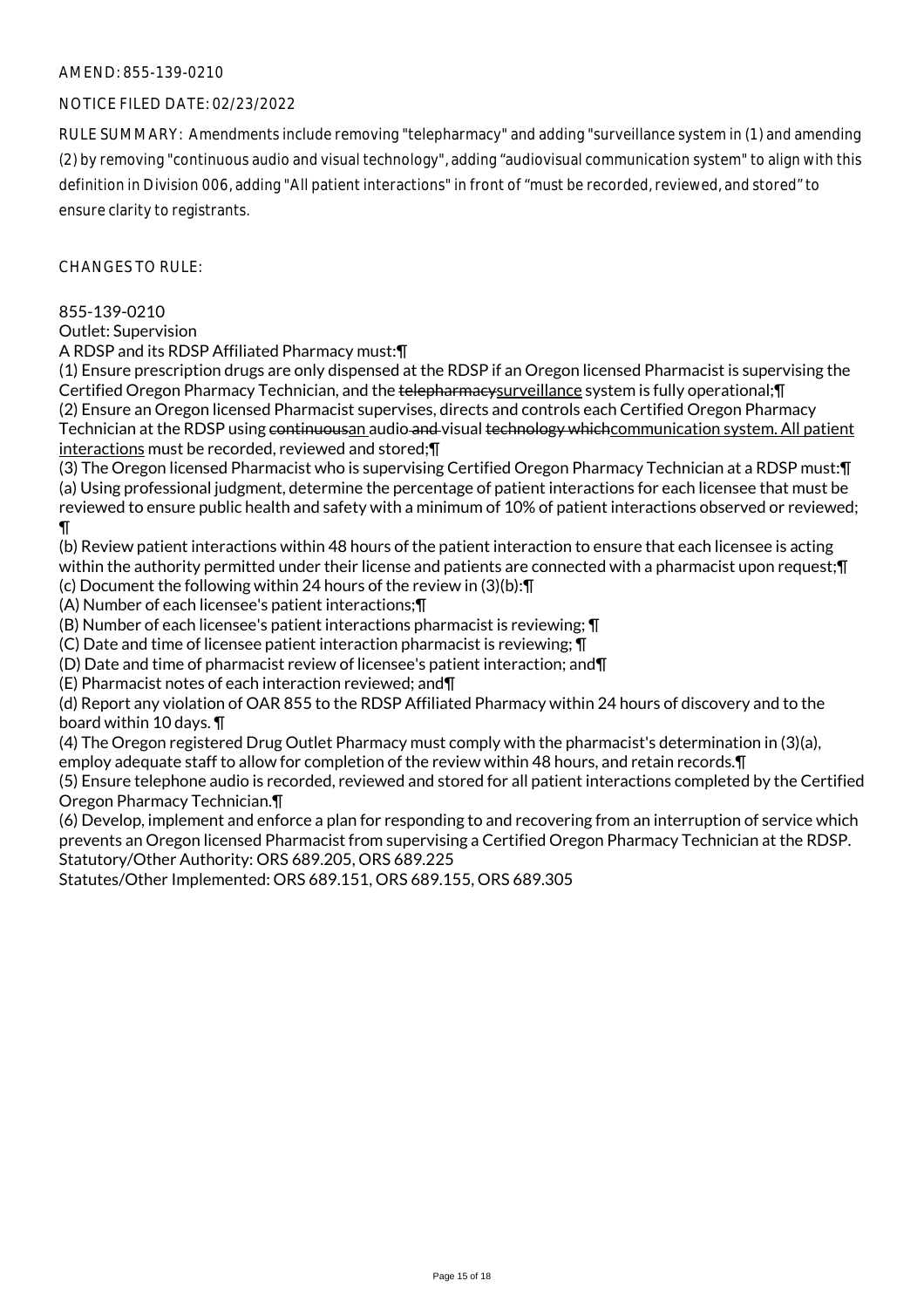#### NOTICE FILED DATE: 02/23/2022

RULE SUMMARY: Removes "real-time" and adds "system" in front of "audiovisual communication" in (2) to align with the "audiovisual communication system" definition in Division 006 and ensure clarity to registrants.

CHANGES TO RULE:

855-139-0215

Outlet: Pharmacist Utilization

A RDSP and its RDSP Affiliated Pharmacy must:¶

(1) Utilize an Oregon licensed Pharmacist from the RDSP Affiliated Pharmacy to perform the professional tasks of interpretation, evaluation, DUR, verification and counseling before the prescription is dispensed; and¶ (2) Utilize an Oregon licensed Pharmacist and real-timean audio-visual communication system to provide counseling or accept the refusal of counseling from the patient or the patient's agent for each prescription being dispensed when counseling is required under OAR 855-019-0230 and when requested and document the interaction.

Statutory/Other Authority: ORS 689.205 Statutes/Other Implemented: ORS 689.155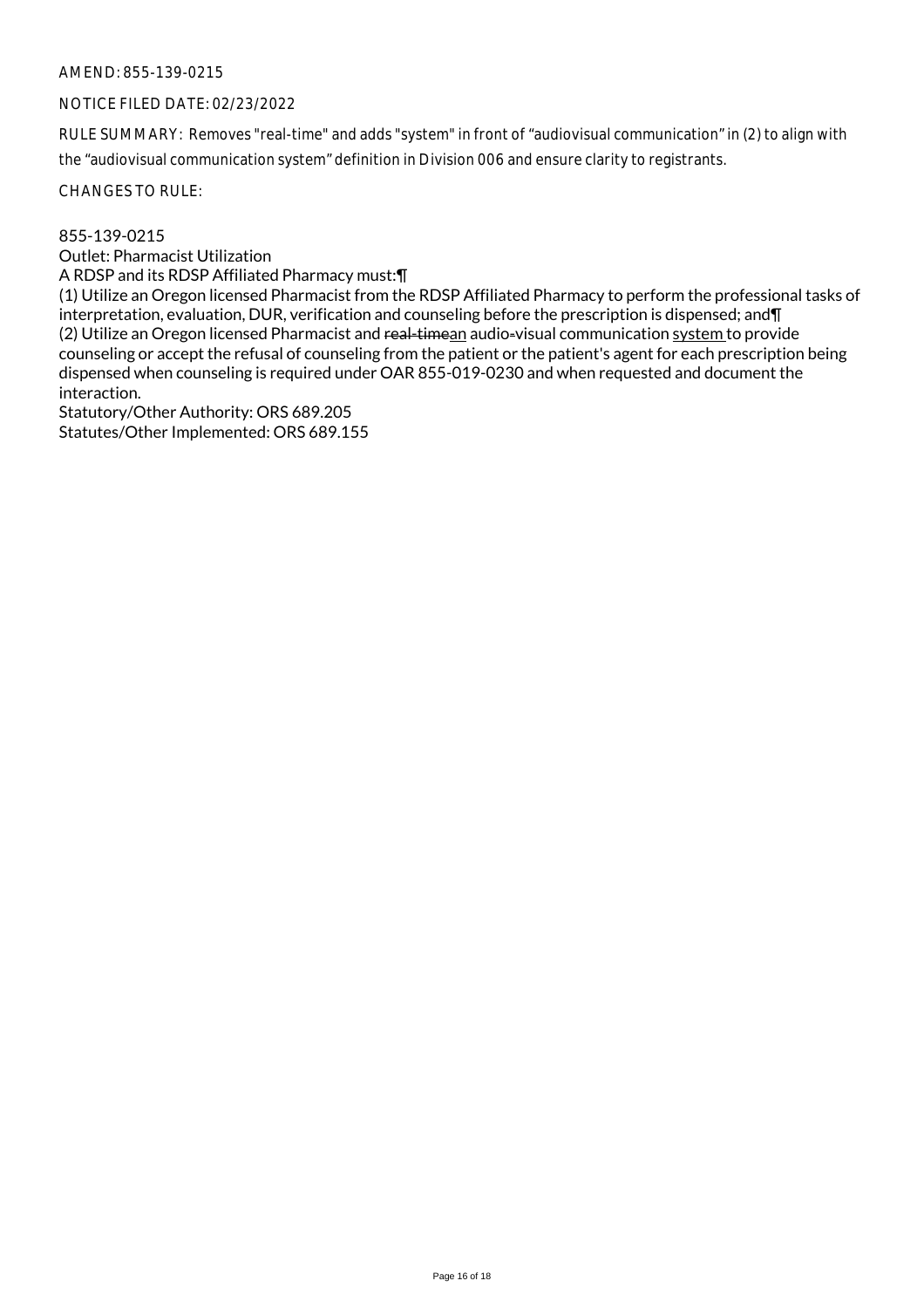## NOTICE FILED DATE: 02/23/2022

RULE SUMMARY: Removes "real-time audio-visual connection" and adds "audiovisual communication system" to (2)(a) to align with the "audiovisual communication system" definition in Division 006 and ensure clarity to registrants.

CHANGES TO RULE:

855-139-0230

Outlet: Non-Sterile Compounding

If non-sterile preparations are compounded at the RDSP, the RDSP and its RDSP Affiliated Pharmacy must:¶ (1) Adhere to the requirements of OAR 855-045;¶

(2) Ensure an Oregon licensed Pharmacist:¶

(a) Supervises via a real-timen audio-visual connectionmmunication system all steps of the compounding; and II (b) Documents and visually verifies each item required in OAR 855-139-0041205.

Statutory/Other Authority: ORS 689.205